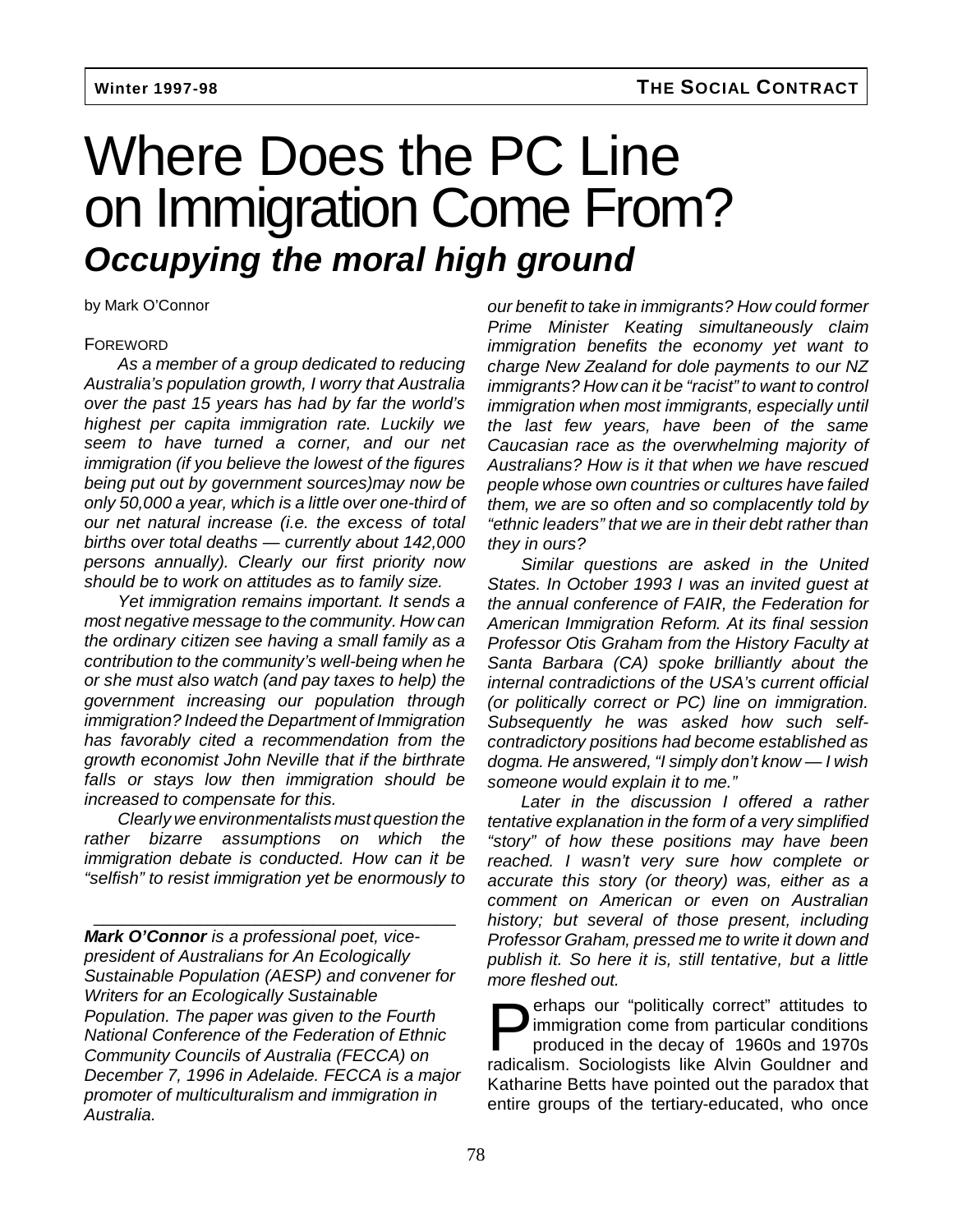saw themselves as anti-establishment radicals in fierce opposition to the values of their parents, have now moved up the social system and are running bureaucracies and governments. The old "antiestablishment," these scholars imply, now runs the establishment.

This is clearer in Australia where the more leftwing of the two major parties has won the last five elections. (In the U.S., the Bush and Reagan years prevented there being quite such a conspiratorial left-wing tone to the current bureaucratic power group.) Many such people were among those who "saw the light" in the Sixties and Seventies but then in the Eighties, when they were getting a little complacent, were offered money instead — "the

**"[This New Class] sees itself as a meritocracy; and one gains admission to this class not by inheritance or descent but by having the appropriate skills — and the correct opinions."**

money or the light?" — until they eventually chose the money.

They were also (again, this is more clearly true in Australia than in the U.S.) the first generation in which easy access to tertiary education became open to a meritocracy of the talented.

Gouldner and Betts<sup>1</sup> see this new ruling class as differing from a traditional aristocracy in that it does not depend on inherited wealth. Its capital is largely intellectual capital, represented by its tertiary degrees. It sees itself as a meritocracy; and one gains admission to this class not by inheritance or descent but by having the appropriate skills — and the correct opinions. Let us accept this term "New Class" on probation, for the moment, and see what we can do with it. (Luckily this is not a matter of speculating about some poorly known and distantly observed group; it is essentially my own class I am talking about, and includes many of my own friends and former class mates. Reading this, they may

well complain that I have "turned conservative," though, oddly enough, I believe that it is they who have done so.)

In Australia in the 1980s, many members of this class entered the bureaucracy and went on to earn degrees in economics, often training in the most cynical of economic rationalist schools (like that of the Australian National University). Thus, under-neath the cement of avowed radicalism which binds the new ruling class together (serving as their meal ticket and union card) is sometimes a guilty conscience about having betrayed so many of their utopian and Aquarian ideals — for this was a generation whose hopes went far beyond the dull obviousness of social justice. The triumphalism of their politics often reflected the lyrics from the musical Hair: "This is the dawning of the Age of Aquarius" — an age of transcendent and psychedelic possibilities, of trusting the universe, and of release from constraints.

The result of this guilt can be a desperate attempt to find new grounds for difference and for moral superiority — no longer, this time, to justify revolution, but rather to maintain an establishment. Any ruling class that lasts more than a decade will feel the need to justify itself by having some ideal to which it appeals. It will invent some central legitimizing principle — usually a moral one. Thus a traditional aristocracy may place a moral value on the notion of "nobility" itself — a quality on which, by definition, it has something of a monopoly. By contrast it may see the classes it exploits as not merely "villains" but "villainous" and therefore needing to be ruled and guided. Our modern ruling class needs some similar principle to justify its free lunches and overseas travel.

They  $-$  or let me say "we"  $-$  used to be comrades in the struggle that built a better, more humane society. But what radical ideals are left when so many have been abandoned for pragmatic reasons and profit? Most utopian and Aquarian concepts of the 1970s have been quietly drowned. The psychedelic substances are only occasionally used by the successful baby boomers. Experience in running bureaucracies and governments has taught them not to be unduly idealistic about human nature. And so they have fallen back on a more basic or background ideal, one which, at least in Australia, was almost forgotten during the high point of 1970s radicalism. Yet when I went up to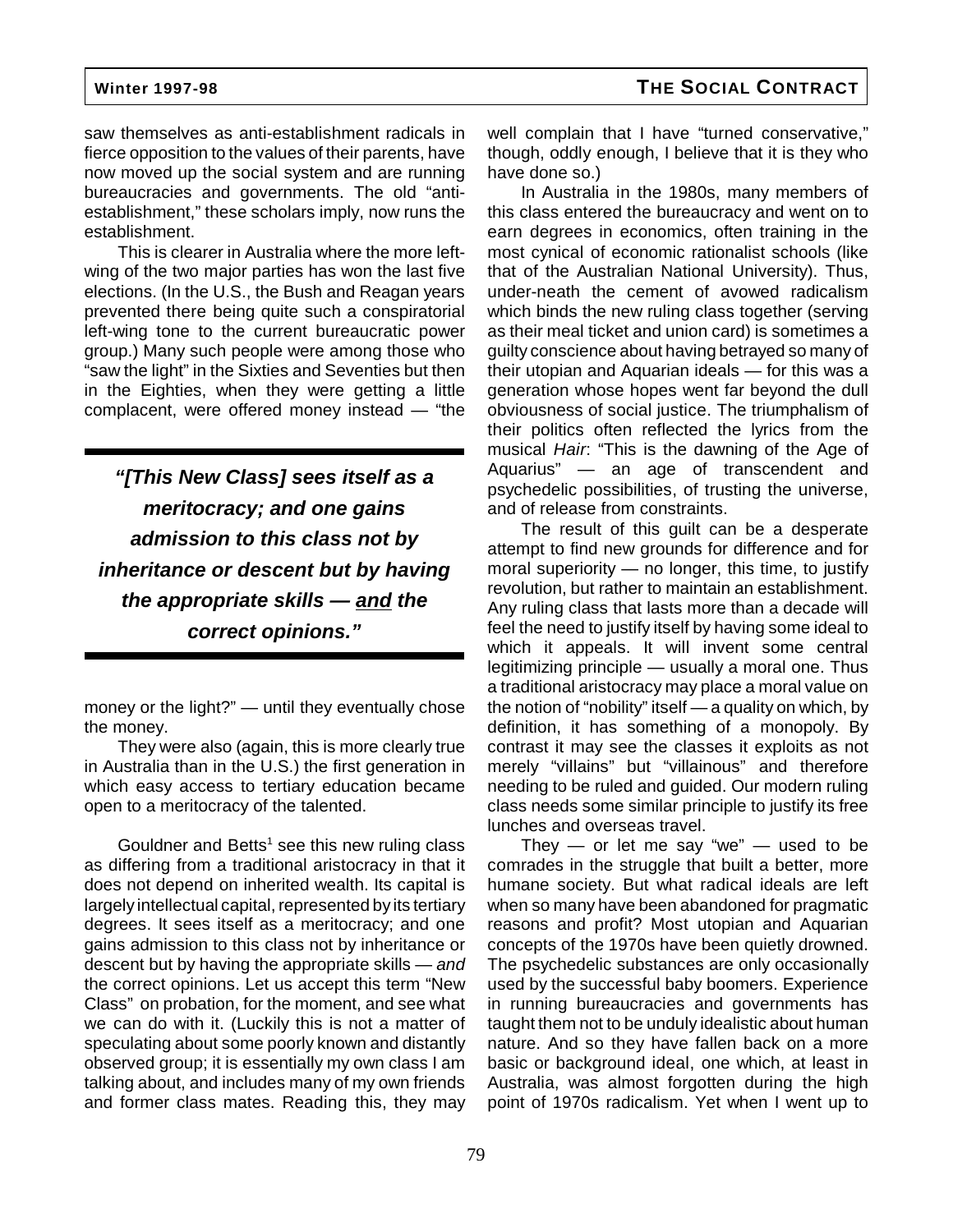university in 1962 this had been the one ideal we all took for granted: to treat everyone equally, regardless of race, color or creed (and some were beginning to add: of gender).

 Almost everyone in Australia believed in this ideal, at least in theory. So it is hardly surprising that the New Class still believe in it, at least in theory. The problem is that it is hard to claim moral superiority on grounds of such a common ideal.

The left-wing and tertiaryeducated elite was now quite used to the fruits of power, yet already troubled by increasing evidence that it was just as

corruptible as any previous establishment, and that it might soon lose favor with the electorate. In the resulting search for moral self-assurance and legitimacy, radical egalitarianism was the virtue it eventually focused on.

Why? It seems that the divide between left and right, liberal and conservative, is a persistent if fuzzy human tendency. It may be the characteristic mild schizophrenia of our species And yet, most of the qualities that mark this divide between left and right are as morally neutral as those that differentiate, say, French culture from Greek culture. For example, tending to believe or disbelieve in the perfectability of human nature is not of itself a moral position; nor is the tendency to visualize oneself as a rebellious youth rather than as a controlling parent. The one quality by way of which the left can plausibly claim a specifically moral superiority is its concern with equality — its tendency to side with the underdog.

Before long some politicians and media people who were members or aspirants to this successful class were prepared to side with such underdogs as illegal immigrants, and even against the clear interests and beliefs of their own constituents and nation. Both idealism and self-advancement now combined to produce the mild paradoxes of an establishment that favors anti-establishment sentiments and styles in the arts (and often elsewhere), of believers in democracy who brush aside the majority's views, and of an elite whose claim to privileged status is based quite largely on anti-elitism.

Yet, even a decade ago it was getting harder and harder, at least in Australia, to find true racist

**"Both idealism and selfadvancement combined to produce … believers in democracy who brush aside the majority's views."**

red-necks against whom the no-longer-very-young, left-wing, educated classes could rebel especially after those classes had been running the government and much of the media for years.

Their answer was a trick borrowed, I believe unconsciously, from the McCarthy-ites of the 1950s, and from their spiritual cousins, the Stalinists of the same era. It involves what Freudians call "projection." You project upon

some real or invented victim-class your own secret guilts. If you were one of Stalin's henchmen, your secret guilt was an aspiration to privileged middleclass status in a very poor country. Down with the Kulaks! If you were someone like J. Edgar Hoover you could project upon others your own betrayals of public trust and public interest. Down with the communists!

You might then encourage the media to work up an intense obsessive concern about this evil, a concern which contains its own built-in, selfreinforcing loop. The pursuit of communist conspiracy (or in the USSR of a capitalist-revisionist conspiracy) became so omnipresent and allencompassing that it readily discovered all the evidence it needed to sustain and even intensify its own belief.

By the 1980s, if "racists" (i.e. antiegalitarians)had not existed it would have been necessary for the meritocracy to invent them. (In Australia, where most ethnic leaders were Europeans and thus of the same Caucasian race as the population that had invited them in, they used the term "racist" just as freely, even though the differences at issue were not racial but cultural unless one believes in sub-racial classifications.) For some members of the New Class the term "racist" became a way to disparage anyone who believed in "inappropriate" meritocracies and elites — i.e., ones other than those by which they themselves were sustained.

Their other great trick, also consciously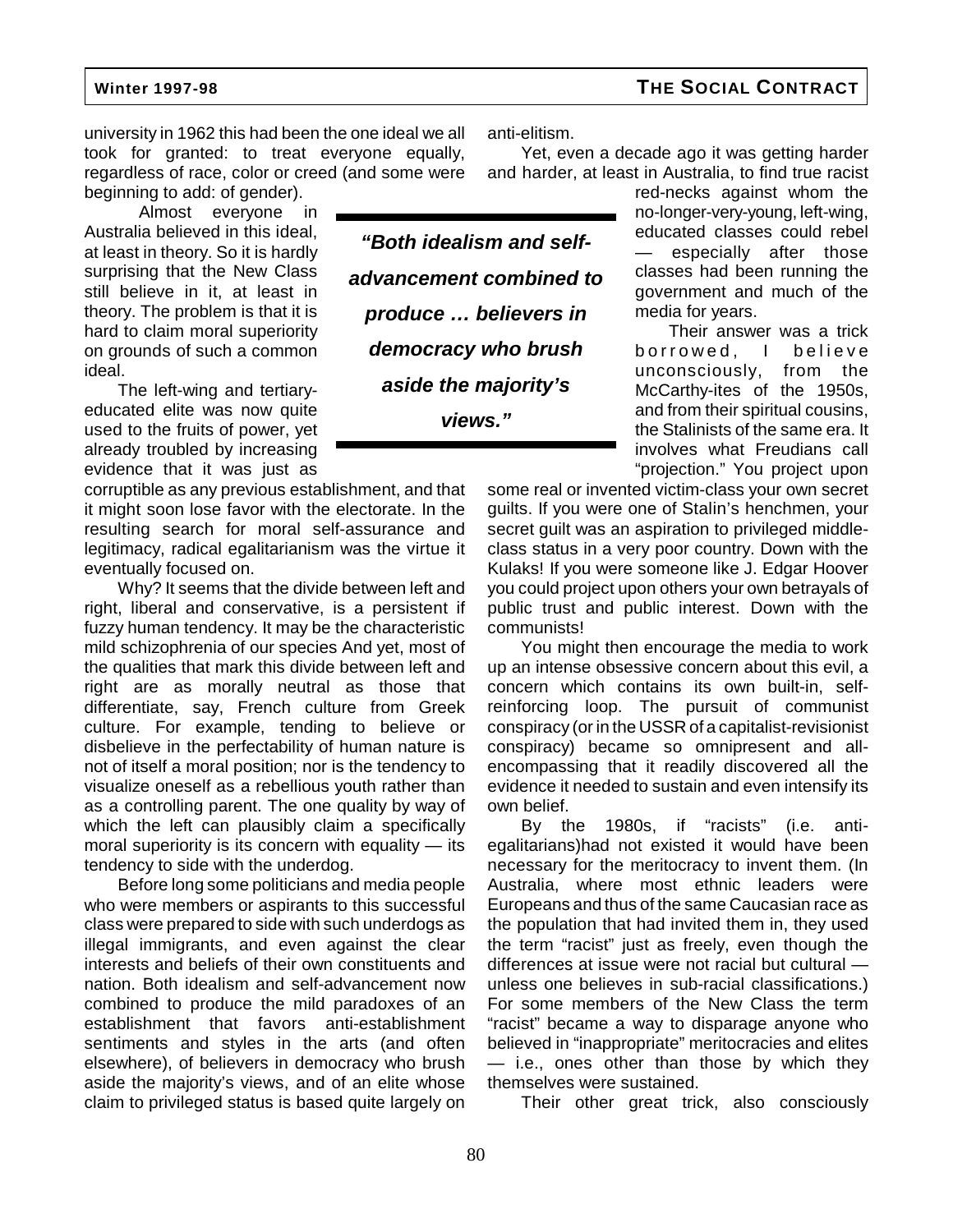imitated from the McCarthy era, was that when you need to enhance your own moral position you discover a conspiracy against some widely-revered public virtue — a virtue to which you can easily lay claim. Thus, by imagining (or exaggerating) a communist conspiracy the McCarthy-ites turned their own minimal and commonplace virtue — that of allegiance to the democratic rule of law and to the legitimacy of the American state — into grounds for a claim of moral superiority, even of heroism.

How could Betts' New Class, the new ruling bureaucratic class of the 1980s and 1990s, turn their own minimal and commonplace virtue of believing in the brotherhood of man (the siblinghood of humanity) into a special virtue that justified their rule? The high immigration policy, toward which some special interest groups were pushing them, inadvertently supplied an answer.

High immigration alienated and indeed damaged the interests of the non-tertiary-educated majority, yet it did so in ways that were deniable. A media blitz, started or helped by special interest groups, soon turned high immigration into a symbol for acceptance of human rights. Once this assumption was swallowed it became clear that those who opposed high immigration — the majority of ordinary citizens — were wallowing in moral error, denying human equality, and in dire need of "guidance" from an elite. ("How satisfactory!" purrs the Mikado in the Gilbert and Sullivan operetta.)

Initially high immigration had little cost to the New Class. It wasn't usually their jobs the immigrant workers were after, and poverty-related crime took place mainly in suburbs far from their own. For those who had hitched their bureaucratic careers to ethnic programs or multicultural policies, high immigration was pure profit. They could preach against "selfishness" and take the moral credit to themselves, sending the bill to the ordinary citizen. Like the Unjust Steward in the New Testament parable they had found a failsafe way to buy moral credit with someone's else's money (Luke 16:2-4).

The New Class tend to be internationalists (for a mix of idealistic and business reasons) who are strongly opposed to the evergreen appeal of nationalism. Worldwide, it would seem that nationstates based on ethnicity are being formed at a faster rate than at any time since just after World War I.

Ironically, the internationalists soon found

themselves in alliance with those who want to Balkanize, multiculturize or racialize the nationstate. (Remember how often multiculturalism was associated with globalization in the discussions about NAFTA?) By a further, now familiar, paradox the cry of "racism" became a trademark of both the globalist New Class and of its allies, the racialists. Some members of the New Class discovered that high immigration, like some of the extreme forms of multiculturalism, could be a way to bring down the nation-state and undercut its loyal supporters. It was twice blessed: it could enhance one's status as

**"A media blitz, started or helped by special interest groups, soon turned high immigration into a symbol for acceptance of human rights."**

an international high flyer and simultaneously as a noble fighter for the underdog.

The New Class globalists found themselves in effective alliance with leaders of certain immigrant groups who were practicing globalists only so long as the rhetoric of globalism could help them increase their "market share" and hence their power within the country. Some of these leaders are chauvinists who play the politics of ethnic pride in a way to resemble the Nineteenth century colonials: "We do have the right to enter your country, and on our own terms, because we need it and you don't really own it; and in any case we are doing you a favor by adding an admixture of our wonderfully rich culture to your sterile, narrow and un-diverse Anglo culture."

The new politically correct line on immigration — much like the plethora of new "culturally sensitive" terms with which the ordinary citizen could hardly keep up — was one more way for the New Class to assert its leadership over the insensitive masses, on whose behalf they had shouted in the streets barely twenty years earlier.

And the fact that there was popular resistance to high immigration was reassuring to the New Class. It enabled them to ward off any nagging doubts that they might have lost their radical edge